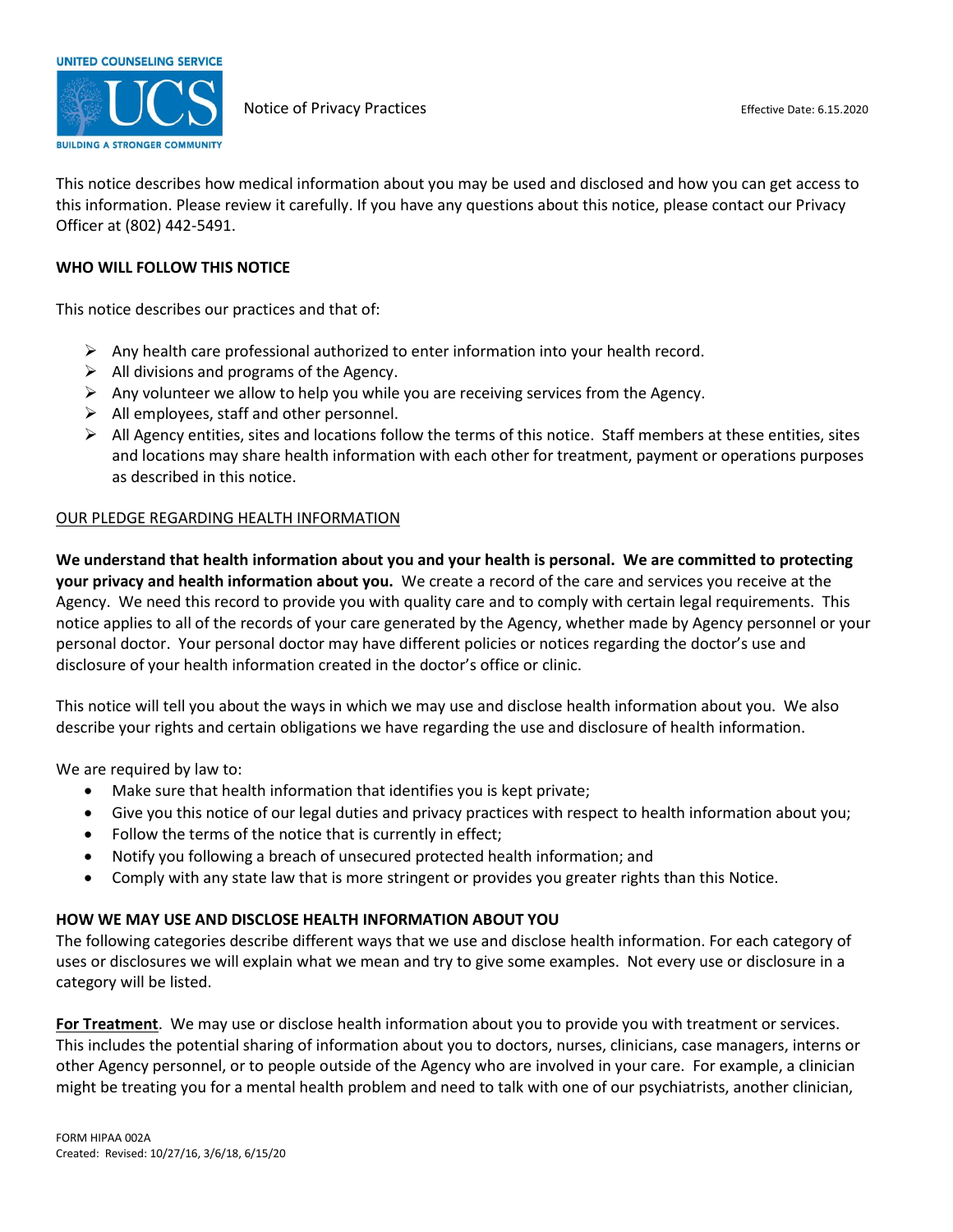

who has specialized training in a particular area of care. We may also disclose information about you to people outside the Agency who are involved in your health care.

Electronic Exchange of Your Health Information-In some instances, we may transfer health information about you electronically to other health care providers who are providing you treatment or to the insurance plan providing payment for your treatment. Your health information may also be made available through the Vermont Health Information Exchange ("VHIE"). The VHIE is a state-designated health information network operated by Vermont Information Technology Leaders, Inc. ("VITL"). Your treating health care providers may access your health information through the VHIE, unless you have chosen to opt out of the VHIE and you are not in need of emergency treatment. For information about the VHIE, see www.vitl.net."

**For Payment**. We may use and disclose health information about you so that the treatment and services you receive at the Agency may be approved by, billed to, and payment collected from a third party such as an insurance company. For example, we may need to give your health plan information about counseling you received at the Agency so your health plan will pay us or reimburse you for a counseling session. We may also tell your health plan about a treatment you are going to receive to obtain prior approval or to determine whether your plan will cover the service / treatment.

**For Health Care Operations**. We may use and disclose health information about you for Agency operations. These uses and disclosures are necessary to run the Agency and make sure that all individuals receiving services from us receive quality care. For example, we may use health information to review our treatment and services and to evaluate the performance of our staff in serving you. We may also combine health information about many consumers to decide what additional services we should offer, what services are not needed, and whether certain new treatments are effective. We may also disclose information to doctors, nurses, clinicians, case managers, interns and other Agency personnel for review and learning purposes.

We may also combine the health information we have with health information from other designated mental health or special services agencies to compare how we are doing and see where we can make improvements in the services we offer. We will remove information that identifies you from this set of health information so others may use it to study health care and health care delivery without learning who the specific consumers are. To facilitate this review, we provide information to a data repository operated under a Business Associate Agreement with Vermont Care Network to protect its confidentiality. Additionally, United Counseling Service contracts and participates in one or more Accountable Care Organization ("ACO") which assists it in evaluating and coordinating care to patients.

United Counseling Service is a Vermont designated Community Mental Health Agency and is obligated under our contracts with various departments within the Vermont Agency of Human Services ("AHS") to provide certain services. As a result, these Departments may access health information related to these contracted services for the purpose of obtaining treatment for clients, making payment or for its health care operations. Additionally, as a Designated Agency, we may provide health information to AHS for non-state funded clients pursuant to an Agreement limiting its use to an extract of demographic, non-health care information for AHS's health care operations and health oversight purposes.

**Appointment Reminders**. We may use and disclose information to contact you as a reminder that you have an appointment.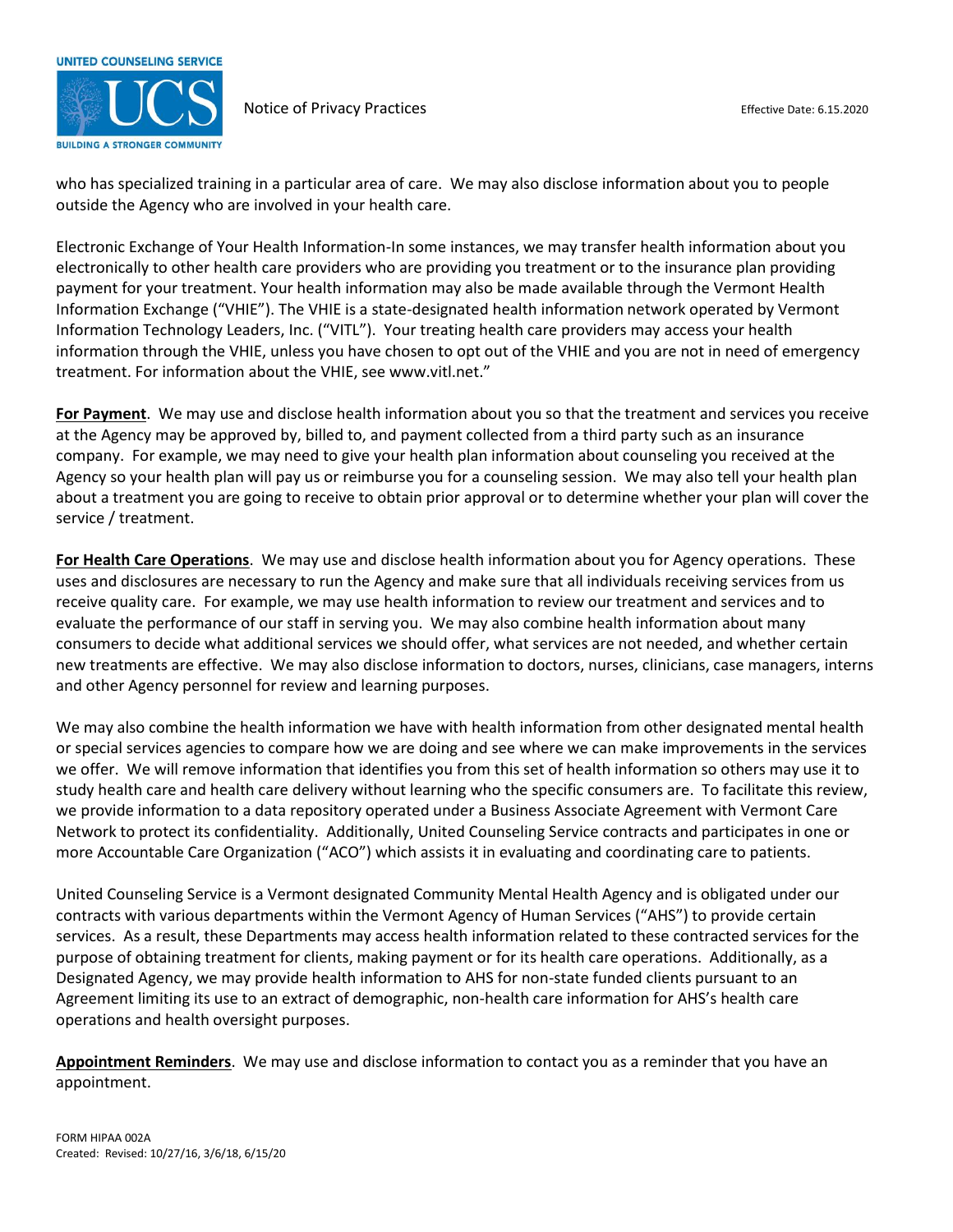

**Alternative Treatment and Benefits and Services**. We may use and disclose information about you in order to obtain and recommend to you other treatment options and available services as well as other health-related benefits or services.

**Fundraising Activities**. Should the need arise where information about you or where your participation is desired for the Agency's fundraising activities, the Agency would obtain your authorization. No information would be released for this purpose without your authorization

**Research.** Under extremely limited circumstances, we may use and disclose health information for research purposes. For example, a research project may involve comparing the health and recovery of all consumers who received one medication to those who received another, for the same condition. All research projects are subject to a special approval process. This process evaluates a proposed research project and its use of health information, trying to balance the research needs with consumer's need for privacy of their health information. Before we use or disclose health information for research, the project will have been approved through this research approval process. We may, however, disclose health information about you to people preparing to conduct a research project; for example, to help them look for consumers with specific health needs, so long as the health information they review does not leave the Agency. We will always ask for your specific permission if the researcher will have access to your name, address or other information that reveals who you are, or will be involved in your care at the Agency.

**As Required by Law**. We will disclose health information about you when required to do so by federal, state or local law. In Vermont, this would include: victims of child abuse; the abuse, neglect or exploitation of vulnerable adults; or where a child under the age of sixteen is a victim of a crime; and firearm-related injuries. Under certain circumstances, the Departments within the Vermont Agency of Human Services who we contract with are mandated to access health information in order to carry out their responsibilities. We are required to disclose your health information to you and to anyone you request by written authorization to receive it.

**To Avert a Serious and Imminent Threat to Health or Safety**. We may use and disclose health information about you when necessary to prevent a serious and imminent threat to your health and safety or a serious risk of danger to an identifiable person or group of persons. Any disclosure, however, would only be to someone reasonably believed to be able to help prevent the threat.

### **SPECIAL SITUATIONS**

**Military and Veterans**. If you are a member of the armed forces, we may release health information about you as required by military command authorities.

**Workers' Compensation**. We may release health information about you as authorized for workers' compensation or similar programs as authorized by Vermont law. These programs provide benefits for work-related injuries or illnesses.

**Public Health Risks**. We may disclose health information about you for public health activities. These activities generally include the following:

- To prevent or control disease, injury or disability;
- To report deaths;
- To report child abuse or neglect;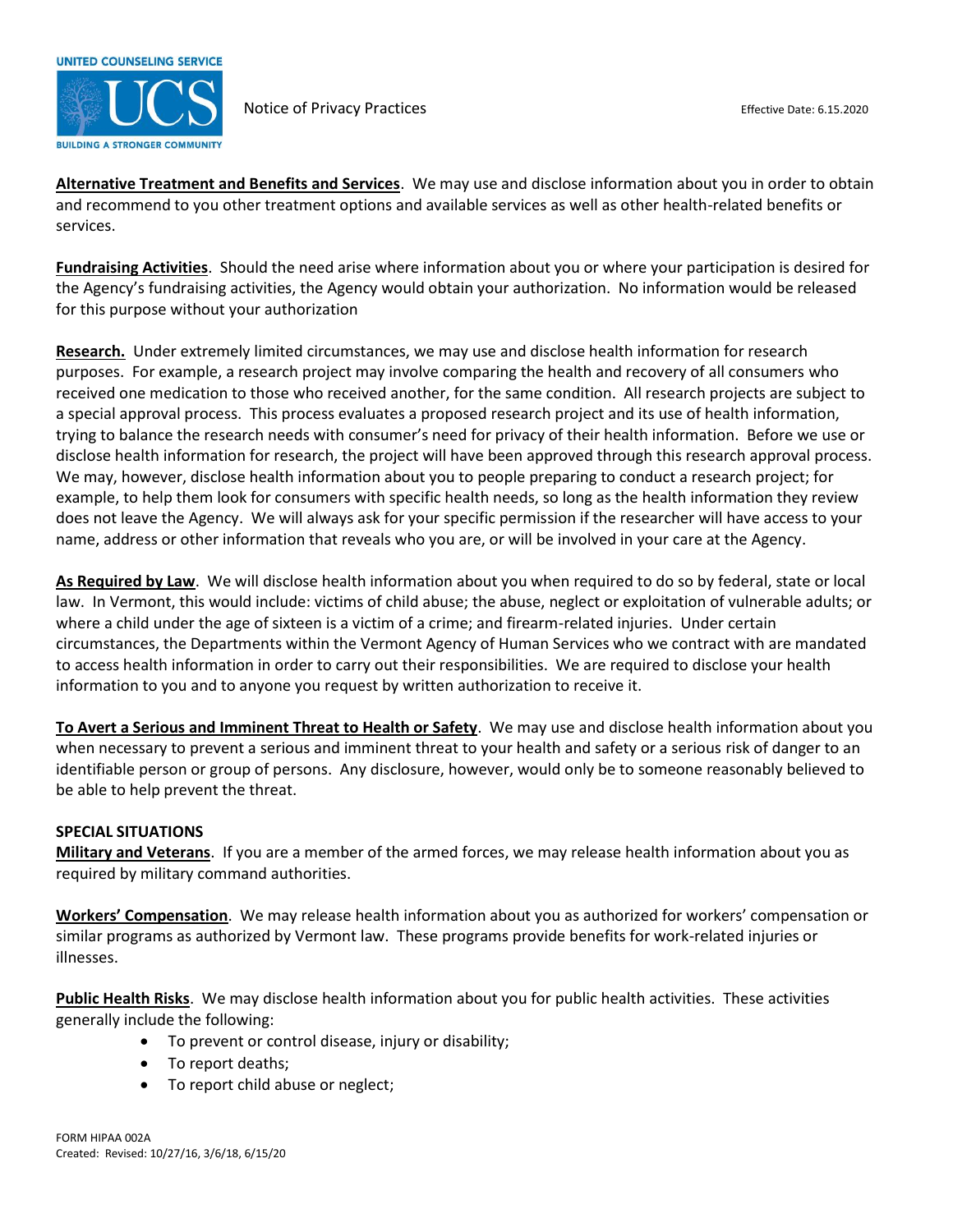

- To report abuse, neglect or exploitation of vulnerable adults; any suspicion of abuse, neglect, or exploitation of the elderly (age 60 or older), or a disabled adult with a diagnosed physical or mental impairment, must be reported;
- To report reactions to medications or problems with products;
- To notify individuals of recalls of products they may be using;
- To notify an individual who may have been exposed to a disease or may be at risk for contracting or spreading a communicable disease or condition

**Health Oversight Activities**. We may disclose health information to a health oversight agency, such as the Vermont Agency of Human Services Departments of Mental Health, of Disabilities, Aging and Independent Living and of Health who we contract with, for activities authorized by law. These oversight activities include, but are not limited to, audits, investigations, inspections, and licensure. These activities are necessary for the government to monitor the health care system, government programs, and compliance with civil rights laws. We may disclose health information about you without your permission to the Secretary of the U.S. Department of Health and Human Services and/or Office of Civil Rights when they are conducting a compliance review, investigation or enforcement action or for a mandatory report of a health information breach.

**Law Enforcement**. We may disclose your health information to law enforcement officials as required by law or to comply with a court order or search warrant. We may also disclose limited information to law enforcement officials to report a crime committed on our premises or for identifying a missing person or a suspect to assist in a criminal investigation.

**Legal Proceedings and Disputes**. If you are involved in a lawsuit or a dispute, we may disclose health information about you in response to a court or administrative order.

**Public Health Officials and Funeral Home Directors.** We may release information to a coroner or medical examiner. This may be necessary, for example, to identify a deceased person or determine the cause of death. We may also release health information to funeral directors thereby permitting them to carry out their duties.

**Individuals in Custody**. If you are an inmate of a correctional institution or under the custody of a law enforcement official, we may release health information about you to the correctional institution or law enforcement official pertaining to care provided while you are in custody. This release would be necessary (1) for the institution to provide you with health care; (2) to protect your health and safety or the health and safety of others; or (3) for the safety and security of the correctional institution.

# **USES OF HEALTH INFORMATION REQUIRING WRITTEN AUTHORIZATION**

Other uses and disclosures of health information not covered by this notice **or the laws that apply to us** will be made only with your written authorization. Examples of this may include disclosures to lawyers, employers, the Vermont Office of Disability Determination Services or others who you know, but who are not involved in your care. Additionally, uses and disclosures of protected health information for our fundraising activities, marketing purposes, and disclosures that constitute a sale of protected health information require authorization. Also, Psychotherapy notes maintained by your treating provider can only be disclosed with your written authorization. If you provide us permission to use or disclose health information about you, you may revoke that permission, in writing, at any time. If you revoke your permission, we will no longer use or disclose health information about you for the reasons covered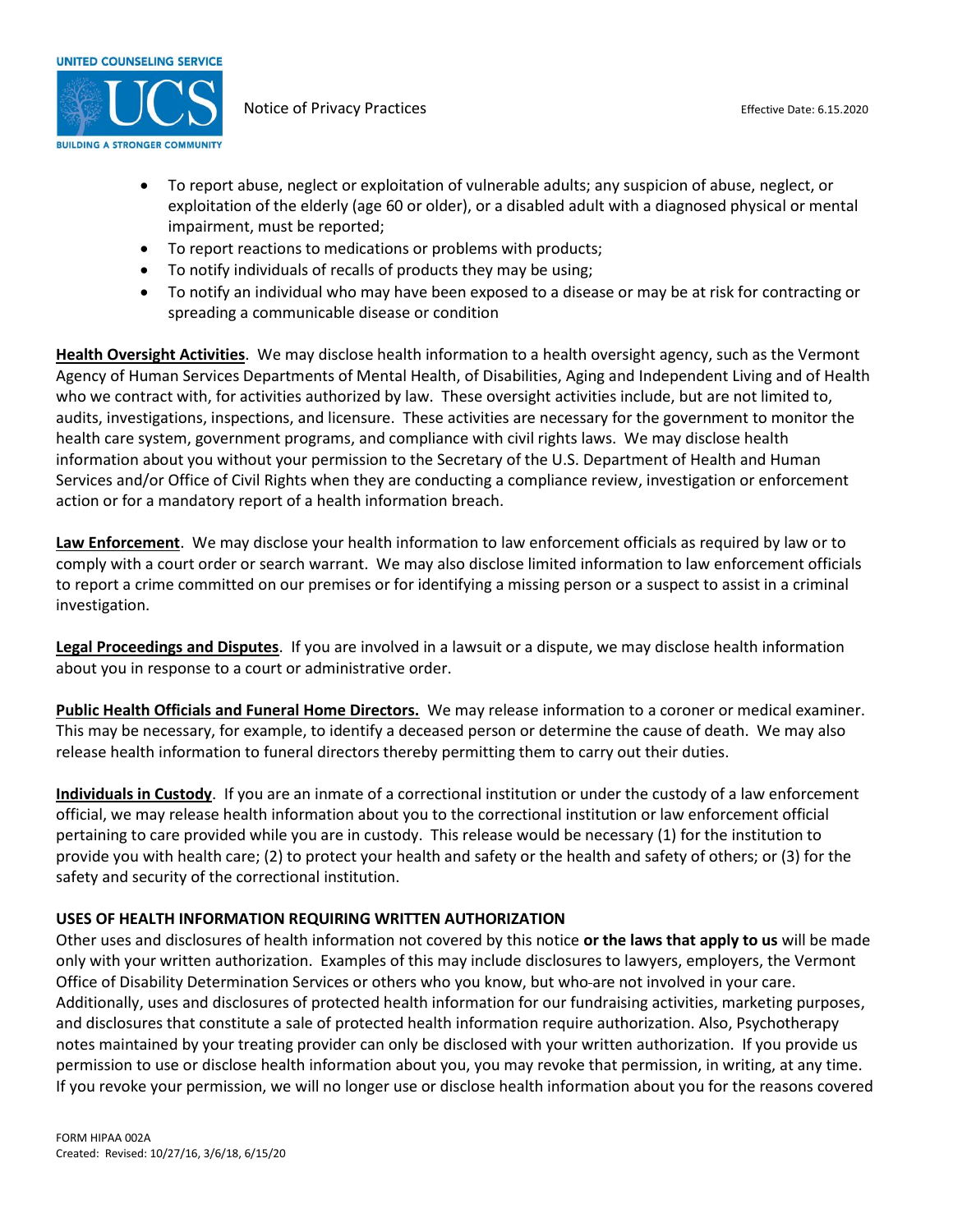

by your written authorization. You understand that we are unable to take back any disclosures we have already made with your permission, and that we are required to retain our records of the services that we provided to you.

**Community Health Teams**: These teams were created under the Vermont Blueprint for Health and are designed to create alliances between healthcare providers, local and state agencies and community support organizations who are committed to improving quality of life through coordination of services. These services may be financial, physical, emotional or educational in nature. Your treating health care providers may only share your health information with a CHT if you have provided specific written consent for sharing.

### **YOUR RIGHTS REGARDING INFORMATION ABOUT YOU**

*Any assistance (physical, communicative, etc.) you need to exercise your rights will be provided to you by the Agency.* You have the following rights regarding information we maintain about you:

**Right to Review and Copy**. You have the right to review and copy health information that may be used to make decisions about your care. This may include both health and billing records. We must respond to your request within thirty days of our receipt of your request unless we notify you in writing during this period of reasons that delay our response. If so, we may take up to an additional thirty days or a total of sixty days from our receipt of your request to respond to it.

To review and copy health information that may be used to make decisions about you, you must submit your request in writing to our Records Department. If you request a copy of the information, we may charge a reasonable, costbased fee for copying, mailing, or supplies associated with your request. If you seek an electronic copy in a specific form or format of any portion of your health record, and the Agency is unable to readily produce the copy in that form or format, we will work with you to provide an alternative form or format for the electronic copy.

We may deny your request or limit your access to inspect and copy only in certain very limited circumstances. Should you be denied or provided only limited access to your health information because it was determined that permitting you access might endanger or substantially harm you or another person, you may request that the decision be reviewed. The Agency will choose a different health care professional to review your request and the denial. The person conducting the review will not be the person who denied your request. We will comply with the outcome of the review.

**Right to Amend**. If you feel that health information we have about you is incorrect or incomplete, you may ask us to amend the information. You have the right to request an amendment for as long as the information is kept by or for the Agency.

To request an amendment, your request must be made in writing and submitted to our Records Department. In addition, you must provide a reason that supports your request.

We may deny your request for an amendment if it is not in writing or does not include a reason to support that request. In addition, we may deny your request if you ask us to amend information that:

- Was not created by us, unless the person or entity that created the information is no longer available to make the amendment;
- Is not part of the designated record set kept by or for the Agency;
- Is not part of the information which you would be permitted to inspect and copy; or,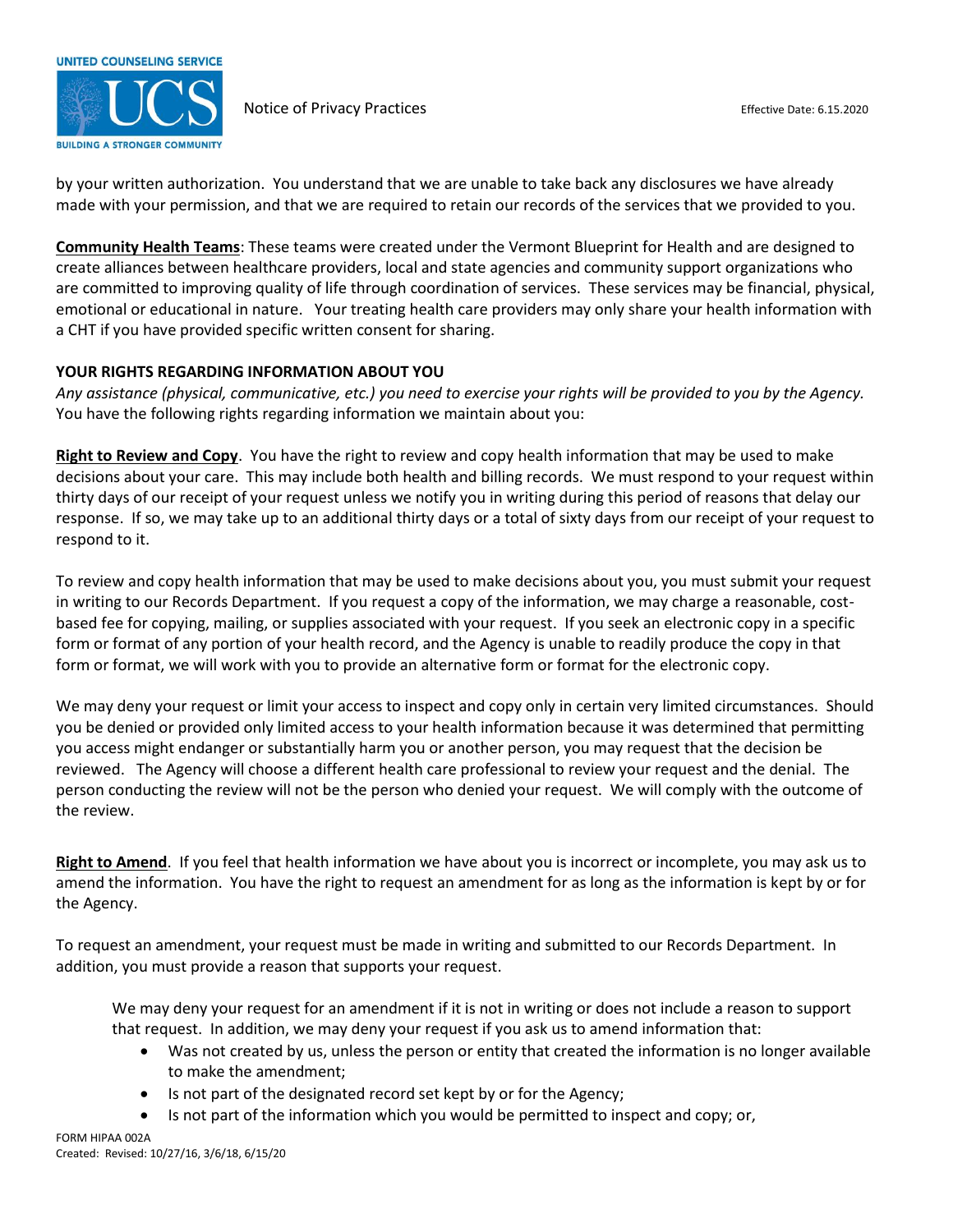

Was determined accurate or complete by the Agency.

**Right to an Accounting of Disclosures**. You have the right to request an "accounting of disclosures." This is a list of the disclosures we made of health information about you which were required by law and/or were not authorized by you. The list of disclosures will not include disclosures made for the purposes of treatment, payment for treatment services or health care operations related to the treatment services.

To request this list or accounting of disclosures, you must submit your request in writing to our Records Department. Your request must state a time period, which may not be longer than six years. Your request should indicate in what form you want the list (for example, on paper, electronically). The first list you request within a 12-month period will be free. For additional lists, we may charge you for the costs of providing the list. We will notify you of the cost involved and you may choose to withdraw or modify your request at that time before any costs are incurred.

**Right to Request Restrictions**. You have the right to request a restriction or limitation on the health information we use or disclose about you for treatment, payment or health care operations. We are not required to agree to your request unless your request is to limit disclosures to a health plan for the purpose of carrying out payment or health care operations that are not otherwise required by law and you or someone on your behalf other than your health plan has paid for those services in full at the time the health services are provided. However, if we do agree with a requested restriction or limitation, we will comply with your request unless the information is needed to provide you emergency treatment.

You also have the right to request a limit on the health information we disclose about you to someone who is involved in your care or the payment for your care, like a family member. For example, you could ask that we not use or disclose information about a counseling session you received.

To request restrictions, you must make your request in writing to our Records Department. In your request, you must tell us (1) what information you want to limit; (2) whether you want to limit our use, disclosure or both; and (3) to whom you want the limits to apply, for example, disclosures to your spouse.

**Right to Request Confidential Communications**. You have the right to request that we communicate with you about health matters in a certain way or at a certain location. For example, you can ask that we only contact you at work or by mail. To request confidential communications, you must make your request in writing to our Records Department. We will not ask you the reason for your request. We will accommodate all reasonable requests. Your request must specify how or where you wish to be contacted.

**Right to a Paper Copy of This Notice**. You have the right to a paper copy of this notice. You may ask us to give you a copy of the current notice at any time. To obtain a paper copy of this notice, contact the Agency Privacy Officer at (802) 442.5491.

### **Security of Health Information.**

We have in place appropriate safeguards to protect and secure the confidentiality of your health information. Due to the nature of community based human service practices, Agency representatives may possess your health information outside of the Agency. In these cases, Agency representatives will ensure the security and confidentiality of the information in a manner that meets Agency policy, State and Federal Law.